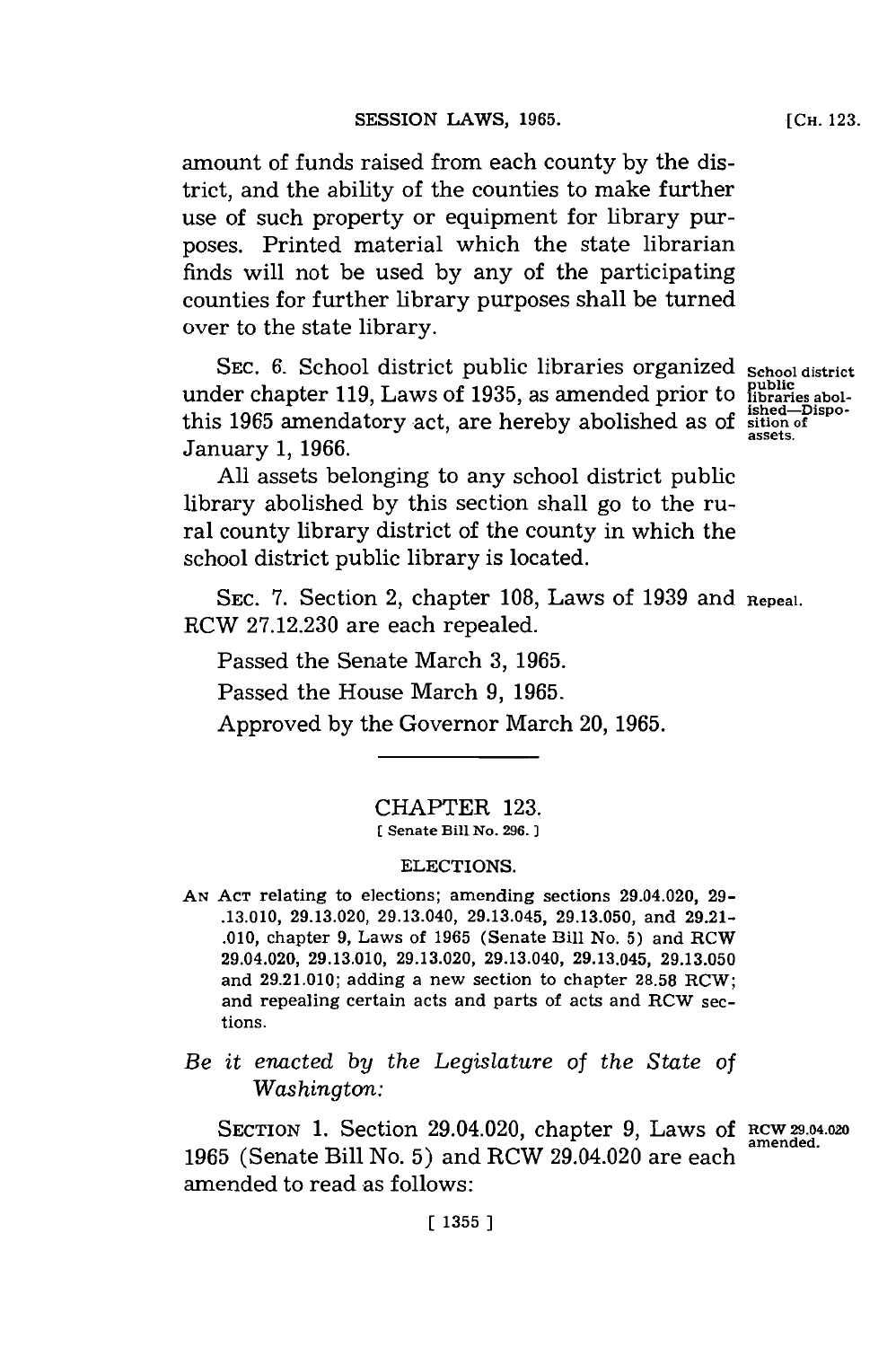#### **CH. 123.]**

**Elections.** County audi**tor designated supervisor of certain elections.**

The county auditor of each county shall be ex officio the supervisor of all elections, general or special, and it shall be his duty to provide places for holding such elections; to appoint the precinct election officers; to provide for their compensation; to provide ballot boxes and ballots or voting machines, poll books and tally sheets, and deliver them to the precinct election officers at the polling places; to publish and post notices of calling such elections in the manner provided **by** law, and to apportion to each city, town, or district, its share of the expense of such elections: *Provided,* That this section shall not apply to general or special elections for any city, town, or district which is not subject to RCW **29.13- .010** and ROW **29.13.020,** but all such elections shall be held and conducted at the time, in the manner, and **by** the officials (with such notice, requirements for filing for office, and certifications **by** local officers) as provided and required **by** the laws governing such elections.

**Tine for holdgin~ elections, priaries. Election by district con- stituencies or larger.**

**RCW 29.13.010 SEC.** 2. Section **29.13.010,** chapter **9,** Laws of **1965** (Senate Bill No. 5) and RCW 29.13.010 are each amended to read as follows:

> **All** state, county, city, town, and district general elections for the election of federal, state, legislative, judicial, county, city, town, district and precinct officers, and for the submission to the voters of the state of any measure for their adoption and approval or rejection, shall be held on the first Tuesday after the first Monday of November, in the year in which they may be called: *Provided,* That this section shall not be construed as fixing the time for holding primary elections, or elections for the recall of county, city, town, or district officers; nor special elections to **fill** vacancies in any state office, or in the membership of either branch of the congress of the United States: *Provided further,* That the board of county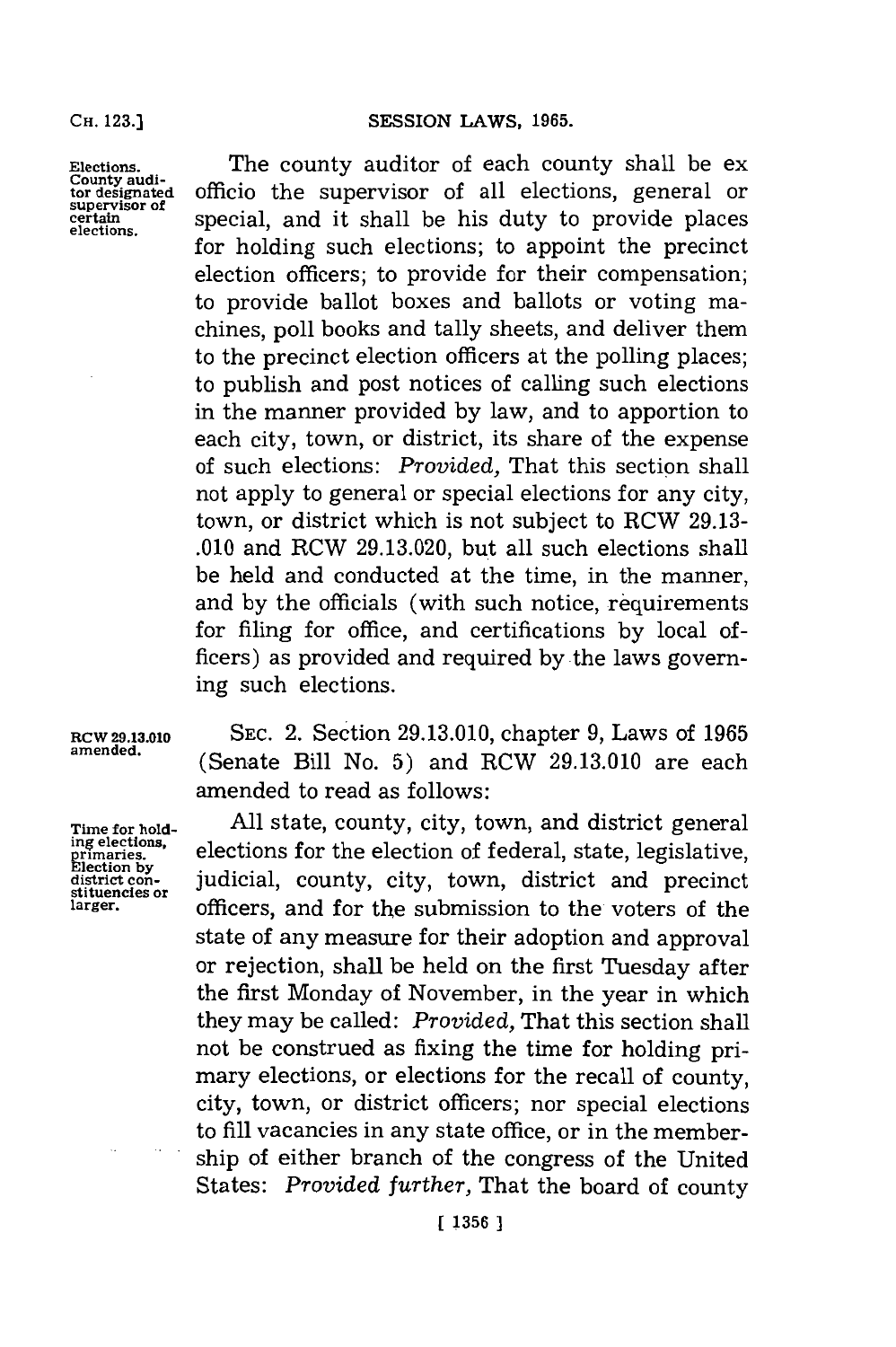commissioners may, if they deem an emergency to exist, call a special county election at any time **by** presenting a resolution to the county auditor at least forty-five days prior to the proposed election date. Such county special election shall be noticed and conducted in the manner provided **by** law.

SEC. 3. Section 29.13.020, chapter 9, Laws of 1965 RCW 29.13.020 (Senate Bill No. **5)** and RCW **29.13.020** are each **amended.** amended to read as follows:

All city, town, and district general elections, ex- City, town and **district elec-** cept as hereinafter provided, shall be held throughout **tions-Commencement of** the state of Washington on the first Tuesday **follow- terms of office -Special** ing the first Monday in November in the odd-num- **elections.** bered years: *Provided,* That there shall be no general city or town elections held under the provisions of the **1963** elections act as amended until **1967,** and the positions that would have been voted upon in the year **1966,** except for the provisions of the **1963** elections act as amended, shall be voted upon at the general election to be held on the first Tuesday following the first Monday in November in the year **1967** and each two years thereafter. **All** city and town elections to be held in 1964 under existing law shall be conducted as though the provisions of the **1963** elections act had not been enacted. **All** city and town officers elected in 1964 shall remain in office for their regular term and until their successors are elected and qualified under the provisions of the **1963** elections act.

There shall be no regular district elections held in the years 1964, **1966, 1968,** and **1970,** and the positions that would have been voted upon, except for the provisions of the **1963** elections act as amended, in the years 1964, **1966, 1968,** and **1970** shall be voted upon at the general elections to be held on the first Tuesday following the first Monday in November in the years **1965, 1967, 1969,** and **1971,** respectively and each two years thereafter.

There shall be no regular school district elections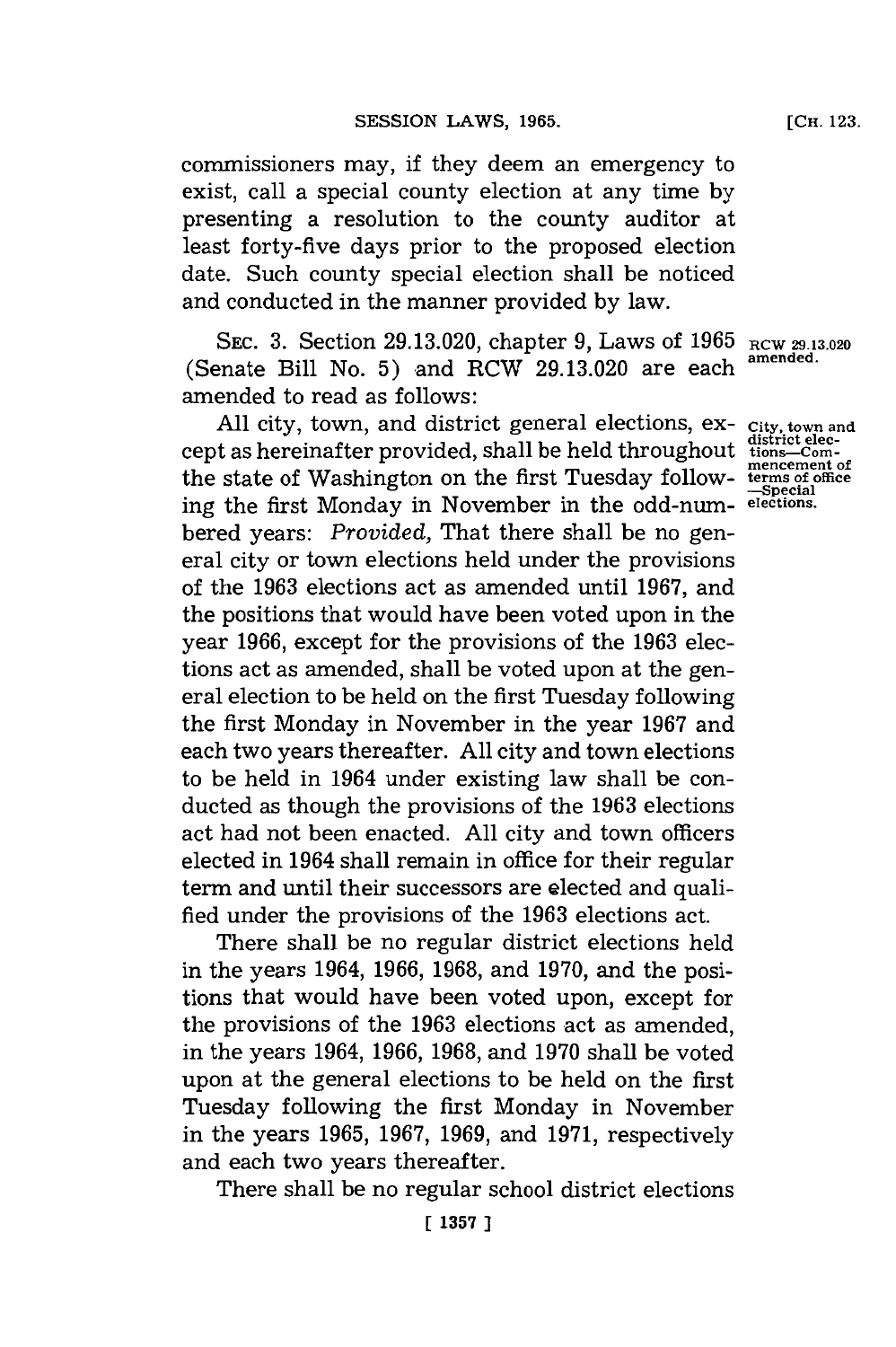**Elections,** City **town and district elections -Commencement of ters of office**ecial<br>otie**n**s

held on the second Tuesday in March in the years **1965, 1967,** and **1969** and the position that would have been voted upon, except for the provisions of the **1963** elections act as amended, shall be voted upon at the general elections to be held on the first Tuesday following the first Monday in November in the years **1965, 1967,** and **1969** respectively and each two years thereafter.

The purpose of this section is to change the time of holding all general city, town, and district elections to a common election date, throughout the state of Washington being the first Tuesday following the first Monday in November of the odd-numbered years.

**All** incumbent city, town, or district officers whose terms would have expired, except for the provisions of the **1963** elections act as amended, shall remain in office until their successors are elected and qualified.

This section shall not apply to:

**(1)** Elections for the recall of city, town, or district officers,

(2) Public utility districts, or district elections whereat the ownership of property within said districts is a prerequisite to voting, all of which elections shall be held at the times prescribed in the laws specifically applicable thereto.

The county auditor, as ex officio supervisor of elections, upon request in the form of a resolution of the governing body of a city, town or district, presented to him at least forty-five days prior to the proposed election date, may, if he deems an emergency to exist, call a special election at any time in such city, town, or district and for the purpose of such special election he may combine, unite or divide precincts. Such special election shall be conducted and notice thereof given in the manner provided **by** law.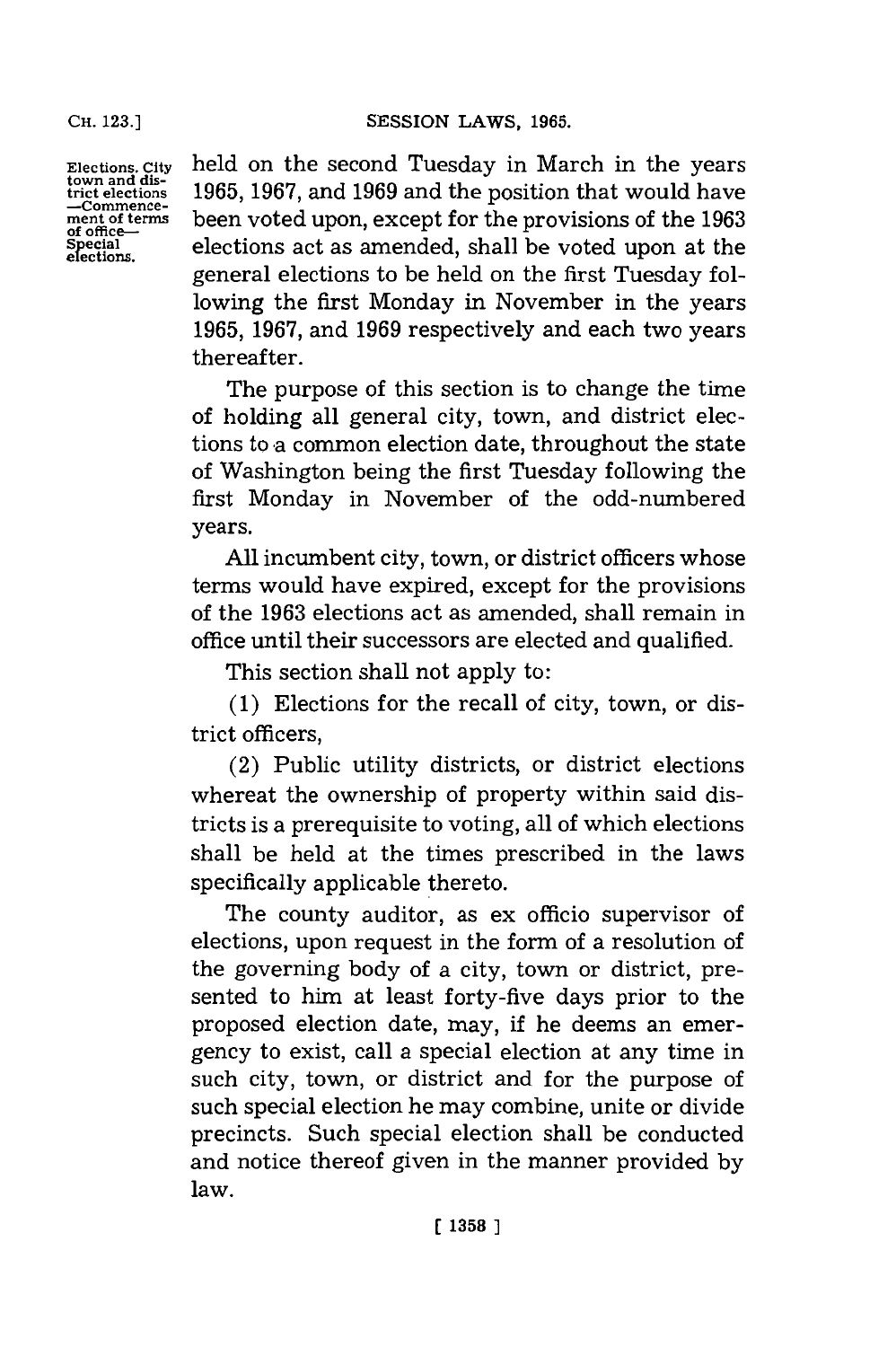**SEC.** 4. Section 29.13.040, chapter **9,** Laws of **1965 RCW 29.13.040** (Senate Bill No. **5)** and RCW 29.13.040 are each **amended.** amended to read as follows:

**All** elections, whether special or general, held **Conduct of elections under** under RCW **29.13.010** and RCW **29.13.020** as now or **RCW 29.13.010** hereafter amended, shall be conducted by the county auditor as ex officio county supervisor of elections and except as provided in RCW **29.62.100** the returns thereof shall be canvassed **by** the county canvassing board.

SEC. **5.** Section 29.13.045, chapter **9,** Laws of **1965 RCW 29.13.045** (Senate Bill No. **5)** and RCW 29.13.045 are each **amended.** amended to read as follows:

Every city, town, and district shall be liable for **Constituencies**<br>to bear elecits proportionate share of the costs when such elec-tion costs or tions are held in conjunction with other elections held **Recovery** under RCW 29.13.010 and RCW 29.13.020.

Whenever any city, town, or district shall hold any primary or election, general or special, on an isolated date, all costs of such elections shall be borne **by** the city, town, or district concerned.

The purpose of this section is to clearly establish that the county is not responsible for any costs involved in the holding of any city, town, or district election.

In recovering such election expenses, including a reasonable pro-ration of administrative costs, the county auditor shall certify the cost to the county treasurer with a copy to the clerk or auditor of the city, town, or district concerned. Upon receipt of such certification, the county treasurer shall make the transfer from any available and appropriate city, town, or district funds to the county current expense fund or to the county election reserve fund if such a fund is established. Each city, town, or district shall be promptly notified **by** the county treasurer whenever such transfer has been completed: *Provided, however,* That in those districts wherein a

**elections under<br>
RCW 29.13.010**<br> **and 29.13.020**<br>
—Canyass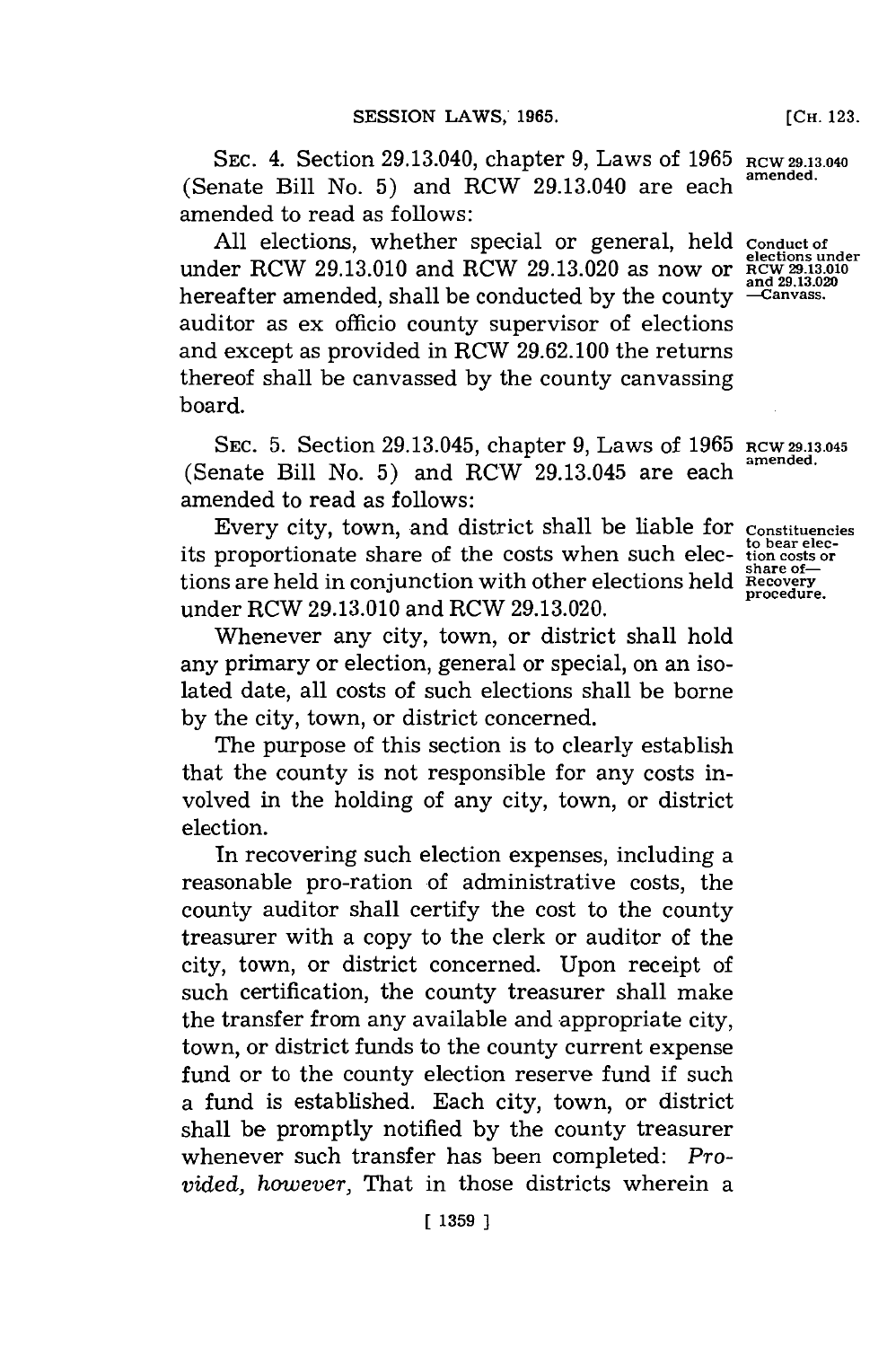### SESSION LAWS, 1965.

treasurer, other than the county treasurer, has been appointed such transfer procedure shall not apply but the district shall promptly issue its warrant for payment of election costs.

SEc. **6.** Section **29.13.050,** chapter **9,** Laws of **1965** (Senate Bill No. **5)** and ROW **29.13.050** are each

**RCW 29.13.050 amended.**

**Elections. City, town or dis-trict. Commencement of terms of officers elected -Organization of district board of directors.**

amended to read as follows: The term of every city, town, and district officer elected to office on the first Tuesday following the first Monday in November of the odd-numbered years shall begin as of noon on the second Monday in January following his election: *Provided,* That school di-

rectors and any person elected to less than a full term shall assume office as soon as the election returns have been certified.

Persons elected to office at the first regular elections held under the provisions of the **1963** elections act as amended shall assume office as soon as the election returns have been certified.

Each board of directors of every district shall be organized at the first meeting held after one or more newly elected directors take office.

**RCW 29.21.010 SEC. 7.** Section **29.21.010,** chapter **9,** Laws of **1965 amended.** (Senate Bill No. **5)** and RCW **29.21.010** are each amended to read as follows:

**Primaries in** All primaries for all cities of the first, second and first, second and and third class third class. irrespective of type or form of govern**and third class** third class, irrespective of type or form of govern- **cities.** ment shall be non-partisan and held as provided in ROW **29.13.070. All** names of candidates to be voted upon at city primary elections shall be printed upon the official primary ballot alphabetically in groups under the designation of the respective titles of the offices for which they are candidates. The name of the person who receives the greatest number of votes and of the person who receives the next greatest number of votes for each position, shall appear in that order on the municipal general election ballot

**CH. 123.]**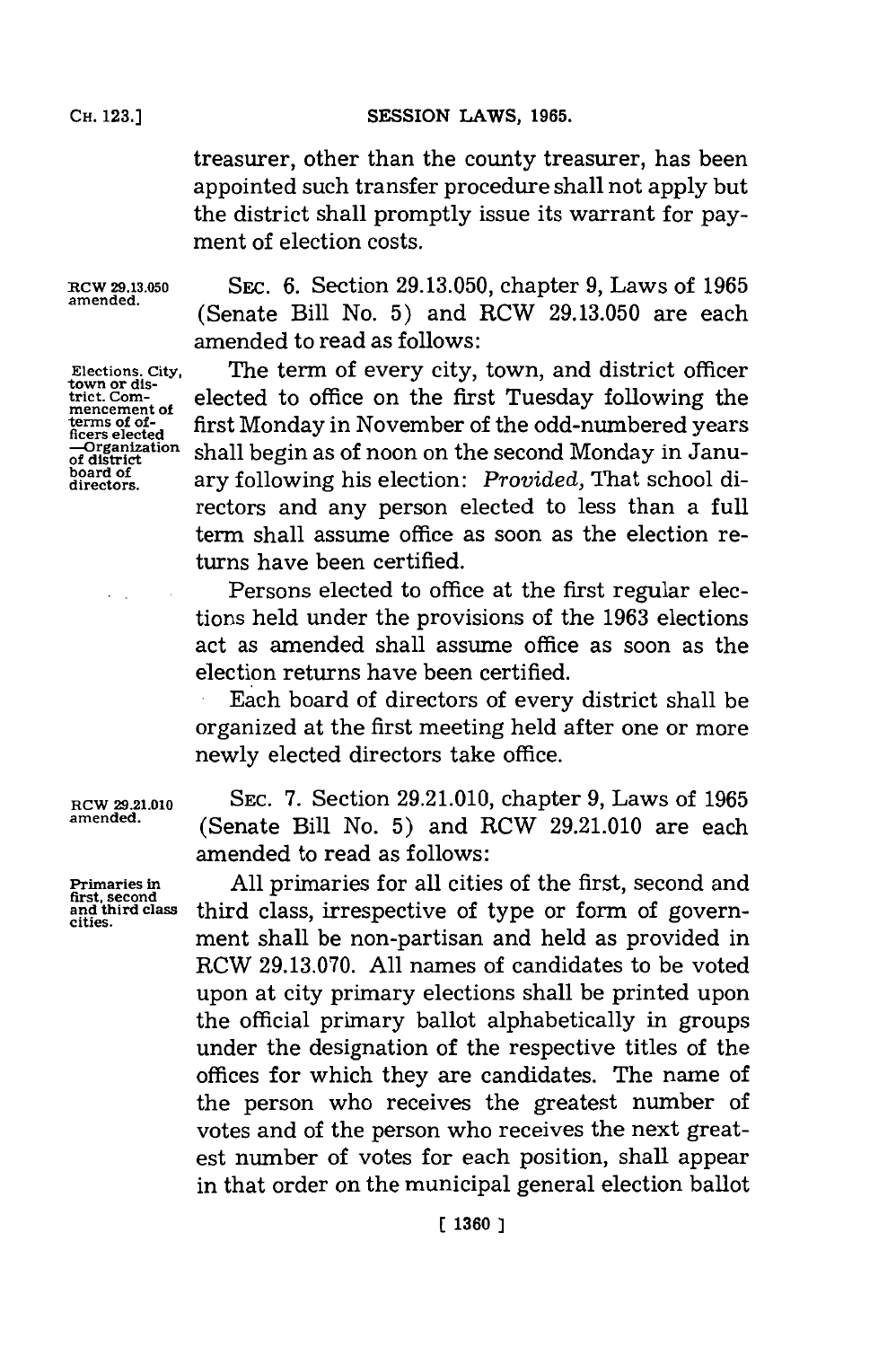under the designation for each respective office. In the event there are two or more offices to be filled for the same position, then names of candidates receiving the highest number of votes equal in number to twice the offices to be filled shall appear on the municipal general election ballot so that the voter shall have a choice of two candidates for each position: *Provided,* That no name of any candidate shall appear on the city general election ballot unless said candidate shall receive at least ten percent of the total votes cast for that office. The sequence of names of candidates printed on the municipal general election ballot shall be in relation to the number of votes each candidate received at the primary. Names of candidates printed upon the municipal primary and general election ballot need not be rotated.

SEC. **8.** There is added to chapter **28.58** RCW a **New section.** new section to read as follows:

**All** school district elections, regular or special, **Conduct of school district** shall be conducted according to the election laws of **election**the state of Washington as contained in Title 29 RCW, and in the event of a conflict as to the application of the laws of this title or Title **29** RCW, the latter shall prevail.

**SEC. 9.** The following acts or parts of acts and **Repeal.** RCW sections are each hereby repealed:

**(1)** Section **3,** page **351,** Laws of **1909** as last amended **by** section **16,** chapter **90,** Laws of **1919** and RCW **28.59.230;**

(2) Section **5,** page **352,** Laws of **1909** as amended **by** section **18,** chapter **90,** Laws of **1919** and RCW **28- .59.250;**

**(3)** Section **6,** page **352,** Laws of **1909** as amended **by** section **19,** chapter **90,** Laws of **1919** and RCW **28- .59.260;**

(4) Section **3,** page **352,** Laws of **1909** as amended

## **[CH. 123.**